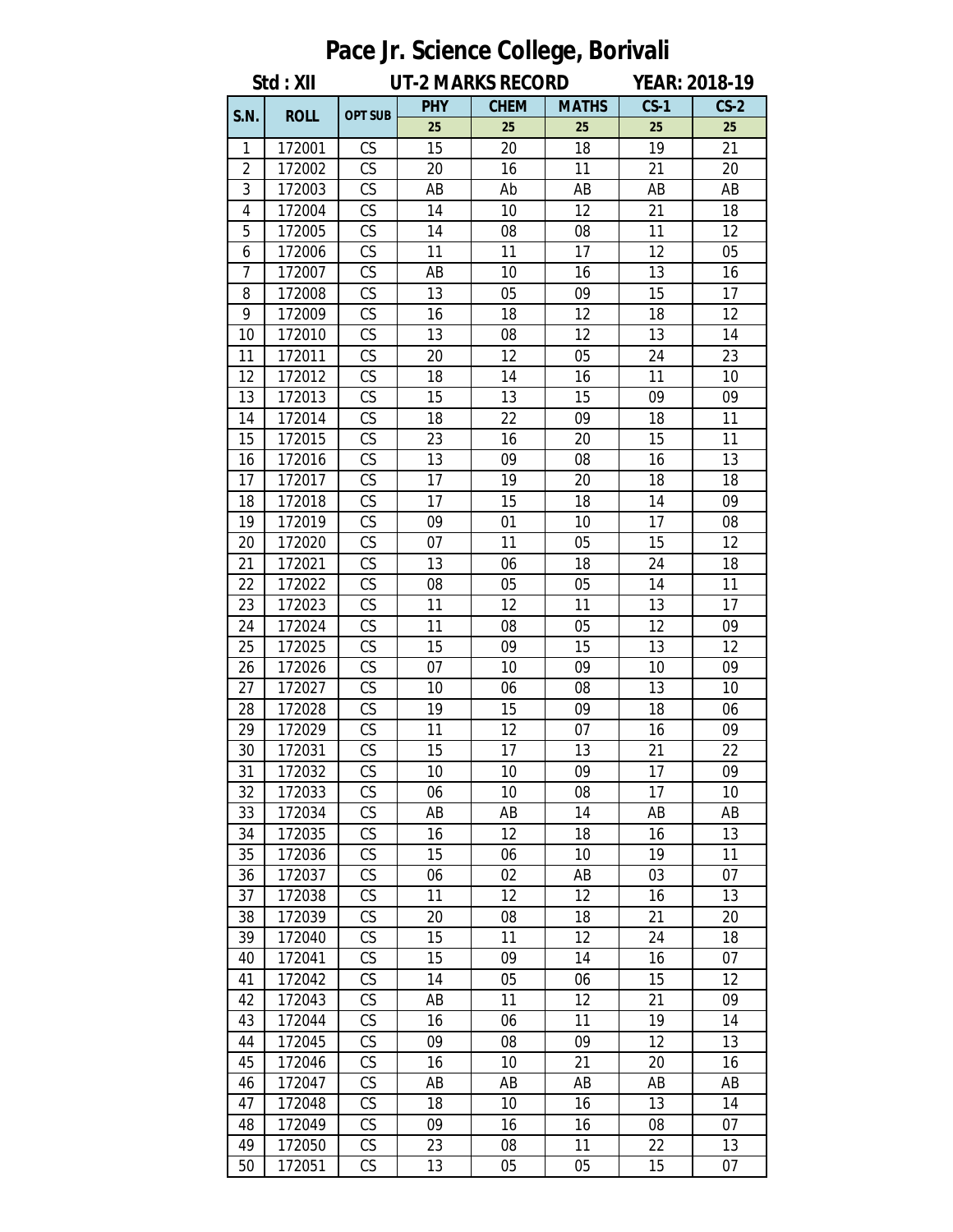| S.N. | <b>ROLL</b> | <b>OPT SUB</b> | <b>PHY</b> | <b>CHEM</b> | <b>MATHS</b> | $CS-1$                             | $CS-2$ |
|------|-------------|----------------|------------|-------------|--------------|------------------------------------|--------|
|      |             |                | 25         | 25          | 25           | 25                                 | 25     |
| 51   | 172052      | CS             | 15         | 07          | 07           | 18                                 | 14     |
| 52   | 172053      | CS             | 16         | 14          | 17           | 19                                 | 18     |
| 53   | 172054      | CS             | 14         | 07          | 07           | 15                                 | 16     |
| 54   | 172055      | CS             | 12         | AB          | 08           | AB                                 | AB     |
| 55   | 172056      | CS             | AB         | AB          | 01           | 02                                 | 05     |
| 56   | 172057      | СS             | 10         | 01          | 07           | 15                                 | 08     |
| 57   | 172059      | CS             | 10         | 08          | 18           | 20                                 | 15     |
| 58   | 172060      | CS             | 17         | 08          | 16           | 21                                 | 13     |
| 59   | 172061      | CS             | 20         | 18          | 21           | 21                                 | 11     |
| 60   | 172062      | CS             | 18         | 22          | 17           | 17                                 | 06     |
| 61   | 172063      | CS             | 15         | 20          | 18           | 20                                 | 16     |
| 62   | 172065      | CS             | 04         | 17          | 14           | 22                                 | 12     |
| 63   | 172084      | CS             | 13         | 06          | 13           | AB                                 | AB     |
| 64   | 172145      | CS             | 15         | 03          | 07           | 12                                 | 03     |
| 65   | 172210      | CS             | 09         | 08          | 12           | 13                                 | 08     |
| 66   | 172308      | CS             | 13         | 09          | 16           | 13<br><br>$\overline{\phantom{a}}$ | 05     |

**Continue…….**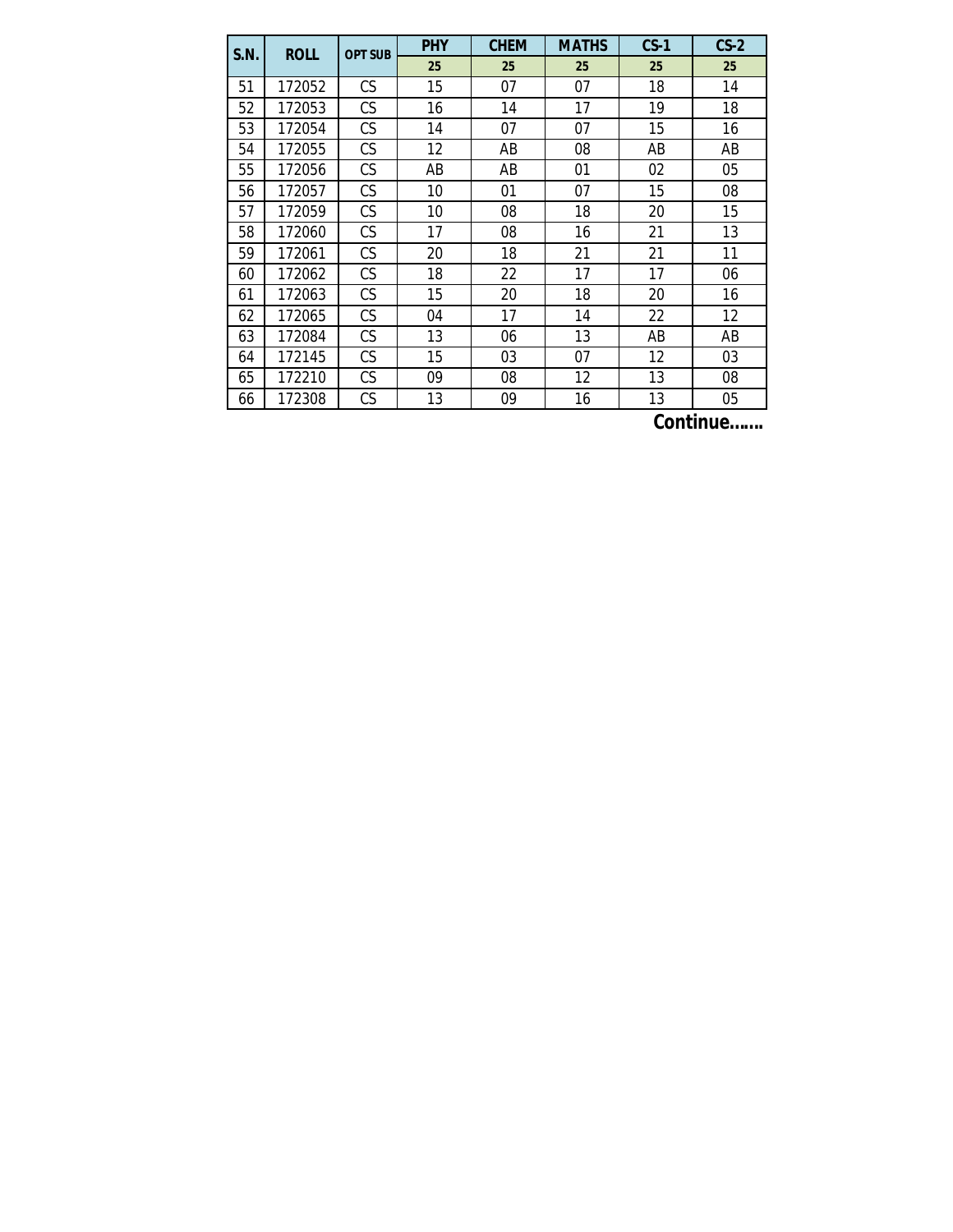| Pace Jr. Science College, Borivali |             |                |                          |             |              |                      |                 |  |  |
|------------------------------------|-------------|----------------|--------------------------|-------------|--------------|----------------------|-----------------|--|--|
|                                    | Std : XII   |                | <b>UT-2 MARKS RECORD</b> |             |              | <b>YEAR: 2018-19</b> |                 |  |  |
|                                    |             |                | <b>PHY</b>               | <b>CHEM</b> | <b>MATHS</b> | <b>EM-1</b>          | <b>EM-2</b>     |  |  |
| S.N.                               | <b>ROLL</b> | <b>OPT SUB</b> | 25                       | 25          | 25           | 25                   | 25              |  |  |
| 1                                  | 172058      | <b>EM</b>      | 12                       | 07          | 20           | 14                   | 18              |  |  |
| $\overline{2}$                     | 172064      | <b>EM</b>      | 16                       | 08          | 17           | 16                   | 21              |  |  |
| 3                                  | 172201      | EM             | AB                       | 05          | 04           | 09                   | 20              |  |  |
| 4                                  | 172202      | <b>EM</b>      | 13                       | 11          | 14           | 13                   | 15              |  |  |
| 5                                  | 172203      | EM             | 16                       | 18          | 22           | 15                   | 21              |  |  |
| 6                                  | 172204      | <b>EM</b>      | 11                       | 12          | 06           | 10                   | 09              |  |  |
| $\overline{7}$                     | 172205      | <b>EM</b>      | 11                       | 06          | 10           | 22                   | 14              |  |  |
| 8                                  | 172207      | EM             | 07                       | 07          | 09           | 09                   | 12              |  |  |
| 9                                  | 172208      | <b>EM</b>      | 12                       | 09          | 08           | 12                   | 17              |  |  |
| 10                                 | 172209      | EM             | 11                       | 07          | 13           | 13                   | 15              |  |  |
| 11                                 | 172211      | <b>EM</b>      | 11                       | 12          | 09           | 20                   | 22              |  |  |
| 12                                 | 172212      | EM             | 12                       | 03          | 01           | 11                   | 06              |  |  |
| 13                                 | 172213      | EM             | 08                       | 07          | 08           | 11                   | 09              |  |  |
| 14                                 | 172214      | <b>EM</b>      | 07                       | 13          | 14           | 13                   | 21              |  |  |
| 15                                 | 172215      | EM             | AB                       | AB          | AB           | AB                   | AB              |  |  |
| 16                                 | 172216      | <b>EM</b>      | 09                       | 04          | 04           | 21                   | 15              |  |  |
| 17                                 | 172217      | EM             | 19                       | 09          | 13           | 14                   | 23              |  |  |
| 18                                 | 172218      | EM             | 12                       | 13          | 11           | AB                   | AB              |  |  |
| 19                                 | 172219      | <b>EM</b>      | 11                       | 16          | 17           | 18                   | 18              |  |  |
| 20                                 | 172220      | <b>EM</b>      | 22                       | 21          | 25           | 20                   | 23              |  |  |
| 21                                 | 172221      | <b>EM</b>      | 18                       | 10          | 19           | 16                   | 22              |  |  |
| 22                                 | 172222      | EM             | 10                       | 09          | 15           | 17                   | 17              |  |  |
| 23                                 | 172223      | <b>EM</b>      | 11                       | 12          | 16           | 13                   | 08              |  |  |
| 24                                 | 172224      | EM             | 08                       | 11          | 13           | 16                   | 19              |  |  |
| 25                                 | 172225      | EM             | 08                       | 03          | 04           | 16                   | 15              |  |  |
| 26                                 | 172226      | <b>EM</b>      | 05                       | 04          | 08           | 17                   | 22              |  |  |
| 27                                 | 172227      | EM             | 09                       | 06          | 10           | 05                   | 02              |  |  |
| 28                                 | 172228      | <b>EM</b>      | 03                       | 03          | 06           | 17                   | 09              |  |  |
| 29                                 | 172229      | EM             | 06                       | 13          | 03           | 16                   | 16              |  |  |
| 30                                 | 172230      | EM             | 08                       | 11          | 13           | 16                   | 20              |  |  |
| 31                                 | 172231      | <b>EM</b>      | 12                       | AB          | 16           | 18                   | 24              |  |  |
| 32                                 | 172232      | EM             | 13                       | 09          | 23           | 12                   | 17              |  |  |
| 33                                 | 172233      | EM             | 14                       | 05          | 09           | 09                   | 11              |  |  |
| 34                                 | 172234      | EM             | 06                       | 07          | 19           | 19                   | 13              |  |  |
| 35                                 | 172235      | EM             | 08                       | 08          | 08           | 12                   | 11              |  |  |
| 36                                 | 172236      | EM             | 14                       | AB          | 03           | AB                   | AB              |  |  |
| 37                                 | 172237      | EM             | 06                       | 12          | 10           | 11                   | 10 <sup>1</sup> |  |  |
| 38                                 | 172238      | EM             | 09                       | 19          | 19           | 14                   | 13              |  |  |
| 39                                 | 172239      | EM             | 17                       | 16          | 19           | 19                   | 22              |  |  |
| 40                                 | 172240      | EM             | 03                       | 01          | 02           | 12                   | 09              |  |  |
| 41                                 | 172241      | EM             | 03                       | 07          | 13           | 06                   | 09              |  |  |
| 42                                 | 172242      | EM             | 11                       | 05          | 07           | 06                   | 09              |  |  |
| 43                                 | 172243      | EM             | 12                       | 12          | 17           | 18                   | 15              |  |  |
| 44                                 | 172244      | EM             | 11                       | 10          | 13           | 03                   | 12              |  |  |
| 45                                 | 172245      | EM             | 04                       | 01          | 12           | 04                   | 08              |  |  |
| 46                                 | 172246      | EM             | 09                       | 08          | 12           | 13                   | 13              |  |  |
| 47                                 | 172247      | <b>EM</b>      | 10                       | 09          | 11           | 11                   | 10              |  |  |
| 48                                 | 172248      | EM             | 08                       | 02          | 07           | 16                   | 11              |  |  |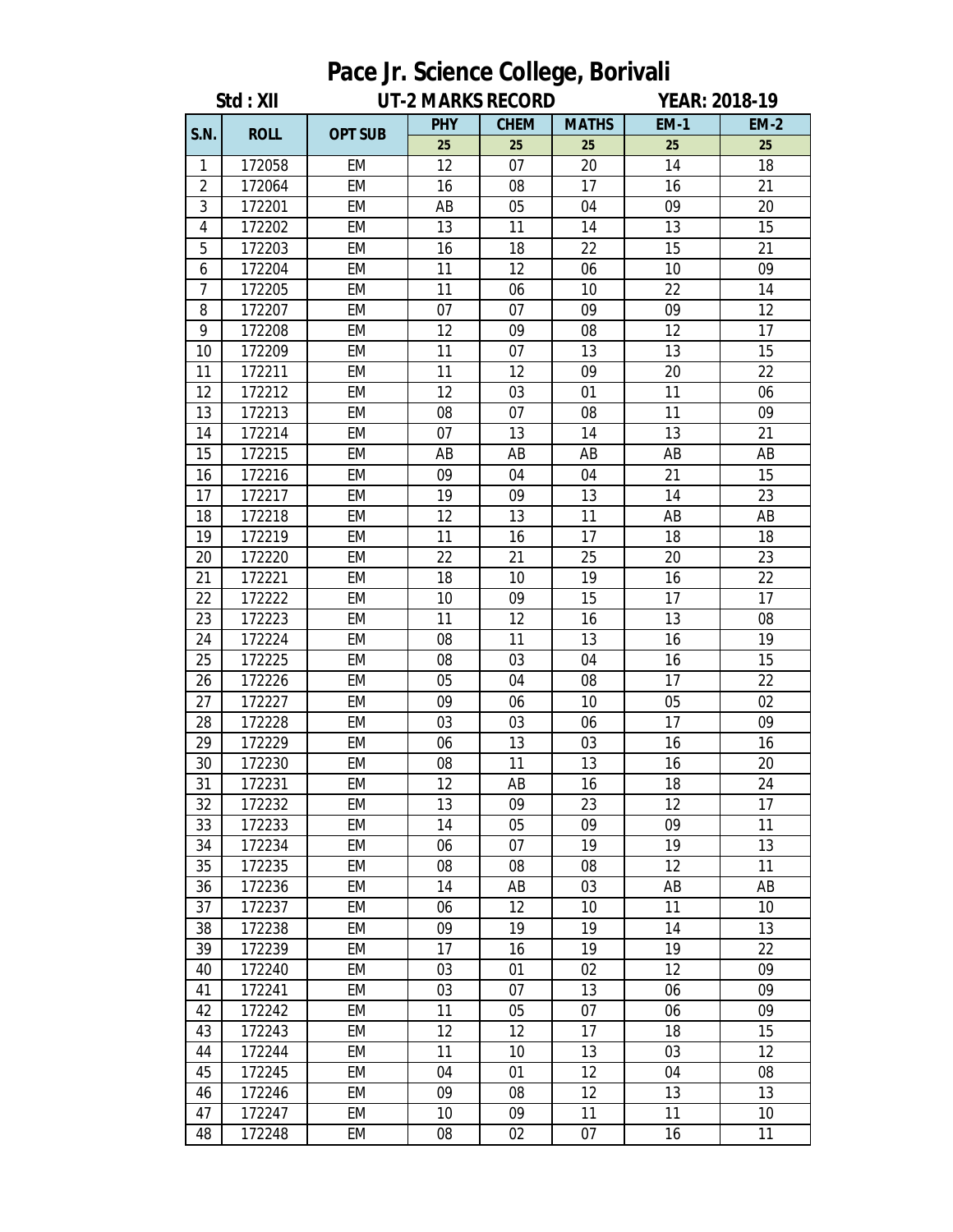|             | Std: XII    | <b>UT-2 MARKS RECORD</b> |            |             |              | <b>YEAR: 2018-19</b> |             |  |
|-------------|-------------|--------------------------|------------|-------------|--------------|----------------------|-------------|--|
|             |             |                          | <b>PHY</b> | <b>CHEM</b> | <b>MATHS</b> | <b>EM-1</b>          | <b>EM-2</b> |  |
| <b>S.N.</b> | <b>ROLL</b> | <b>OPT SUB</b>           | 25         | 25          | 25           | 25                   | 25          |  |
| 49          | 172249      | <b>EM</b>                | 16         | 08          | 15           | 09                   | 13          |  |
| 50          | 172250      | <b>EM</b>                | 08         | 02          | 12           | 12                   | 09          |  |
| 51          | 172251      | <b>EM</b>                | 16         | 06          | 17           | 16                   | 19          |  |
| 52          | 172252      | EM                       | 12         | 06          | 13           | 12                   | 21          |  |
| 53          | 172253      | EM                       | 13         | 07          | 14           | 11                   | 08          |  |
| 54          | 172254      | EM                       | 16         | AB          | 20           | AB                   | AB          |  |
| 55          | 172255      | EM                       | 20         | 14          | 21           | 20                   | 22          |  |
| 56          | 172256      | <b>EM</b>                | 05         | 09          | 07           | 07                   | 08          |  |
| 57          | 172257      | EM                       | 09         | 06          | 11           | 12                   | 15          |  |
| 58          | 172258      | EM                       | 11         | 06          | 19           | 12                   | 13          |  |
| 59          | 172259      | EM                       | AB         | AB          | 18           | AB                   | AB          |  |
| 60          | 172260      | EM                       | 10         | AB          | AB           | AB                   | AB          |  |
| 61          | 172261      | <b>EM</b>                | 15         | 12          | 09           | 18                   | 13          |  |
| 62          | 172262      | EM                       | 11         | 06          | 09           | 14                   | 15          |  |
| 63          | 172263      | EM                       | 14         | 08          | 21           | 12                   | 14          |  |
| 64          | 172264      | EM                       | 10         | AB          | 13           | 10                   | 15          |  |
| 65          | 172266      | <b>EM</b>                | 08         | 05          | 09           | 02                   | 06          |  |
| 66          | 172267      | <b>EM</b>                | 08         | 01          | 09           | 02                   | 09          |  |
| 67          | 172268      | EM                       | 06         | 05          | 06           | 15                   | 16          |  |
| 68          | 172269      | EM                       | 05         | 05          | 02           | AB                   | AB          |  |
| 69          | 172270      | EM                       | 12         | 14          | 14           | 08                   | 11          |  |
| 70          | 172271      | EM                       | 12         | 09          | 21           | 10                   | 13          |  |
| 71          | 172272      | EM                       | 09         | 07          | 13           | 12                   | 09          |  |
| 72          | 172273      | EM                       | 14         | 09          | 15           | 11                   | 11          |  |
| 73          | 172274      | EM                       | 18         | 05          | 12           | 14                   | 10          |  |
| 74          | 172275      | EM                       | 14         | 14          | 12           | 20                   | 14          |  |
| 75          | 172276      | EM                       | 16         | 18          | 21           | 21                   | 23          |  |
| 76          | 172277      | EM                       | 14         | 11          | 07           | 06                   | 11          |  |
| 77          | 172278      | EM                       | 11         | 01          | 11           | 15                   | 19          |  |
| 78          | 172279      | EM                       | 11         | 09          | 18           | 09                   | 13          |  |
| 79          | 172280      | EM                       | 16         | 20          | 22           | AB                   | AB          |  |
| 80          | 172281      | EM                       | 05         | 13          | 06           | 04                   | 13          |  |
| 81          | 172282      | EM                       | 11         | 16          | 07           | 13                   | 15          |  |
| 82          | 172283      | EM                       | 14         | AB          | 05           | AB                   | AB          |  |
| 83          | 172284      | EM                       | 12         | 10          | 18           | 04                   | 15          |  |
| 84          | 172285      | EM                       | 12         | 15          | 10           | 17                   | 15          |  |
| 85          | 172286      | EM                       | 10         | 10          | 05           | 10                   | 10          |  |
| 86          | 172287      | EM                       | 14         | 11          | 04           | 13                   | 24          |  |
| 87          | 172288      | EM                       | 19         | 02          | 13           | 19                   | 14          |  |
| 88          | 172289      | EM                       | 04         | 02          | 08           | 10                   | 09          |  |
| 89          | 172290      | EM                       | AB         | 03          | 18           | 12                   | 13          |  |
| 90          | 172291      | EM                       | 07         | 05          | 05           | 15                   | 12          |  |
| 91          | 172292      | EM                       | 14         | 06          | 14           | 14                   | 18          |  |
| 92          | 172293      | EM                       | 07         | 08          | 10           | 16                   | 22          |  |
| 93          | 172294      | EM                       | 02         | 03          | 12           | 08                   | 07          |  |
| 94          | 172295      | EM                       | 11         | 17          | 18           | 10                   | 16          |  |
| 95          | 172296      | <b>EM</b>                | 07         | 04          | 09           | 04                   | 06          |  |
| 96          | 172297      | EM                       | 09         | 07          | 10           | 06                   | 09          |  |
| 97          | 172298      | EM                       | 04         | AB          | 01           | 12                   | 09          |  |
| 98          | 172299      | EM                       | 12         | 02          | 08           | 11                   | 10          |  |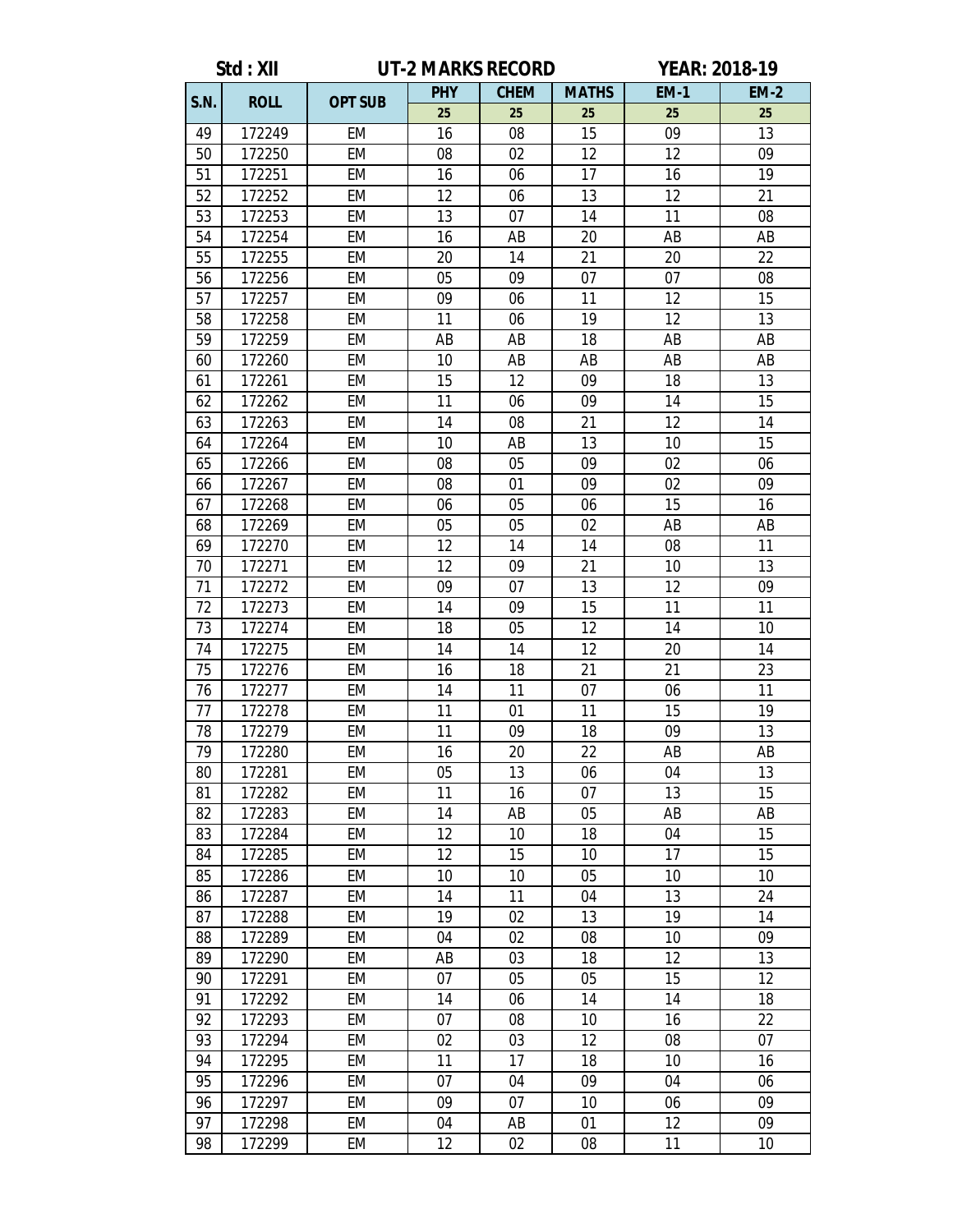|      | Std: XII             |                | <b>UT-2 MARKS RECORD</b> | <b>YEAR: 2018-19</b> |              |             |             |  |  |
|------|----------------------|----------------|--------------------------|----------------------|--------------|-------------|-------------|--|--|
| S.N. | <b>ROLL</b>          | <b>OPT SUB</b> | <b>PHY</b>               | <b>CHEM</b>          | <b>MATHS</b> | <b>EM-1</b> | <b>EM-2</b> |  |  |
|      |                      |                | 25                       | 25                   | 25           | 25          | 25          |  |  |
| 99   | 172300               | EM             | AB                       | AB                   | AB           | AB          | AB          |  |  |
| 100  | 172301               | EM             | 03                       | 09                   | 12           | 11          | 04          |  |  |
| 101  | 172302               | EM             | 10                       | 10                   | 14           | AB          | AB          |  |  |
| 102  | 172303               | EM             | 08                       | 08                   | 12           | 13          | 16          |  |  |
| 103  | 172304               | EM             | 14                       | 04                   | 12           | 10          | 15          |  |  |
| 104  | 172305               | EM             | AB                       | AB                   | AB           | AB          | AB          |  |  |
| 105  | 172306               | <b>EM</b>      | 10                       | 10                   | 15           | 14          | 15          |  |  |
| 106  | 172307               | EM             | 08                       | 04                   | 09           | 11          | 03          |  |  |
| 107  | 172309               | EM             | 17                       | 10                   | 12           | AB          | AB          |  |  |
| 108  | 172310               | EM             | 19                       | 14                   | 17           | 21          | 20          |  |  |
| 109  | 172311               | EM             | 09                       | 01                   | 03           | 06          | 12          |  |  |
| 110  | 172389               | EM             | 08                       | 04                   | 12           | 10          | 08          |  |  |
| 111  | 172602               | EM             | 06                       | 02                   | 08           | 11          | 15          |  |  |
| 112  | 172610               | EM             | ΑB                       | AB                   | AB           | ΑB          | AB          |  |  |
|      | $\rightarrow$<br>. . |                |                          |                      |              |             |             |  |  |

**Continue…….**